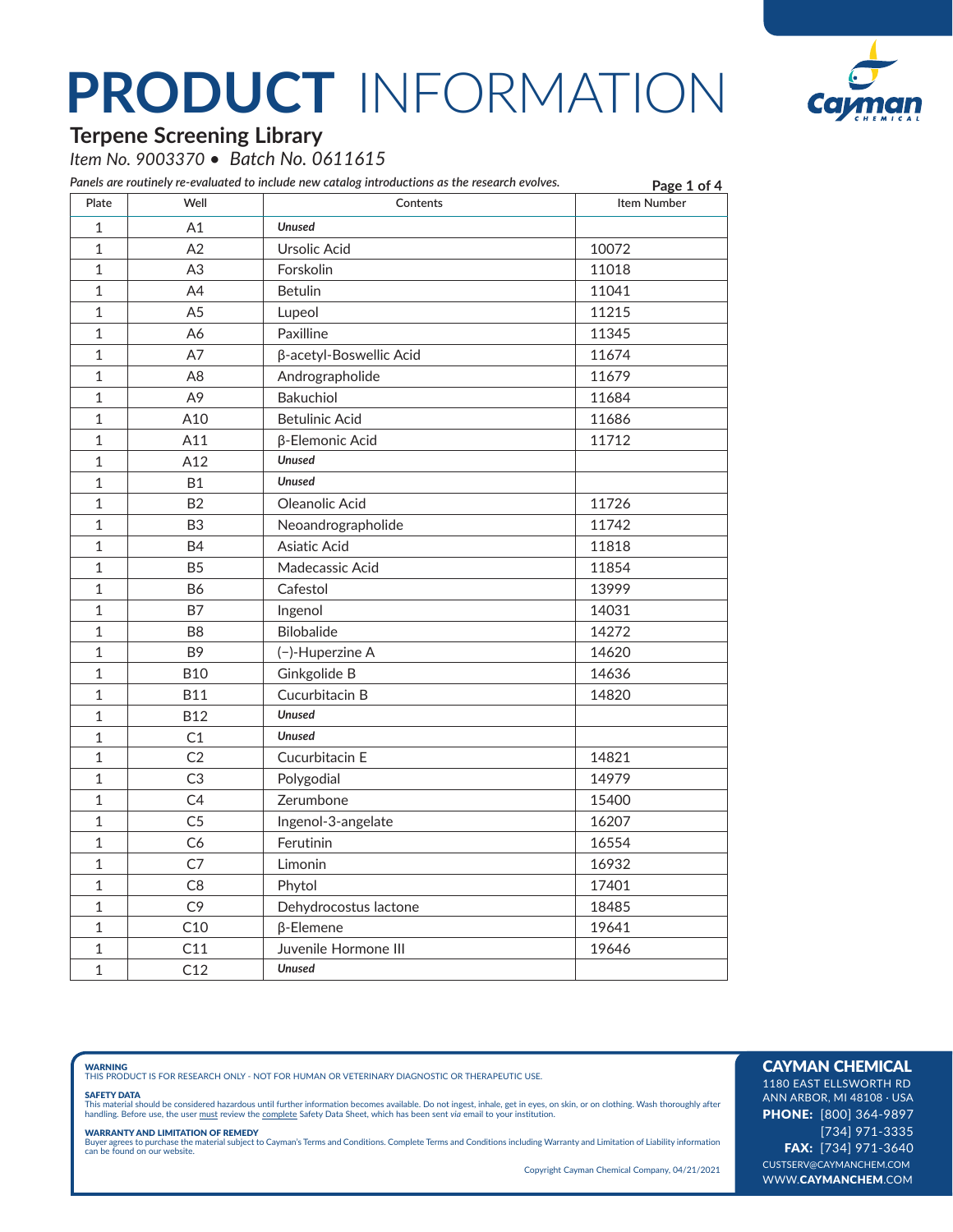

|                | Page 2 of 4     |                         |                    |
|----------------|-----------------|-------------------------|--------------------|
| Plate          | Well            | Contents                | <b>Item Number</b> |
| $\mathbf{1}$   | D1              | <b>Unused</b>           |                    |
| $\mathbf 1$    | D <sub>2</sub>  | Nomilin                 | 20836              |
| $\mathbf{1}$   | D <sub>3</sub>  | $\beta$ -Amyrin         | 20949              |
| $\mathbf{1}$   | D <sub>4</sub>  | <b>Baccatin III</b>     | 21404              |
| $\mathbf{1}$   | D <sub>5</sub>  | β-Caryophyllene         | 21572              |
| $\mathbf{1}$   | D <sub>6</sub>  | (-)-Caryophyllene oxide | 21573              |
| $\mathbf{1}$   | D7              | α-Humulene              | 21574              |
| $\mathbf 1$    | D <sub>8</sub>  | $(\pm)$ -Linalool       | 21575              |
| $\mathbf 1$    | D <sub>9</sub>  | $\alpha$ -Pinene        | 21576              |
| $\mathbf{1}$   | D <sub>10</sub> | $(-)$ - $\beta$ -Pinene | 21577              |
| $\mathbf 1$    | D11             | Terpinolene             | 21712              |
| $\mathbf{1}$   | D <sub>12</sub> | <b>Unused</b>           |                    |
| $\mathbf{1}$   | E1              | <b>Unused</b>           |                    |
| $\mathbf{1}$   | E <sub>2</sub>  | (+)-Limonene            | 21719              |
| $\mathbf{1}$   | E <sub>3</sub>  | $\beta$ -Myrcene        | 21720              |
| $\mathbf{1}$   | E4              | (-)-Perillyl Alcohol    | 21860              |
| $\mathbf{1}$   | E <sub>5</sub>  | Eucalyptol              | 22183              |
| $\mathbf{1}$   | E6              | <b>Geranyl Acetate</b>  | 22184              |
| $\mathbf{1}$   | E7              | Tubeimoside I           | 22276              |
| $\mathbf 1$    | E <sub>8</sub>  | Incensole               | 22895              |
| $\mathbf{1}$   | E9              | $p$ -Cymene             | 23159              |
| $\mathbf{1}$   | E10             | (+)-Isopulegol          | 23160              |
| $\mathbf{1}$   | E11             | (-)-Isopulegol          | 23161              |
| $\mathbf{1}$   | E12             | <b>Unused</b>           |                    |
| $\overline{1}$ | F1              | <b>Unused</b>           |                    |
| $\overline{1}$ | F <sub>2</sub>  | (+)-Fenchol             | 23162              |
| $\mathbf 1$    | F <sub>3</sub>  | $(+)$ -3-Carene         | 23165              |
| $\mathbf 1$    | F4              | (+)-Valencene           | 23167              |
| $\mathbf 1$    | F <sub>5</sub>  | (-)-Guaiol              | 23172              |
| $\mathbf{1}$   | F6              | Terpineol               | 23173              |
| $\mathbf{1}$   | F7              | $(1S)-(-)$ -Camphor     | 23176              |
| $\mathbf{1}$   | F <sub>8</sub>  | Isoborneol              | 23177              |
| $\mathbf{1}$   | F <sub>9</sub>  | α-Terpinene             | 23178              |
| $\mathbf{1}$   | F10             | α-Phellandrene          | 23179              |
| $\mathbf{1}$   | F11             | Cedrene                 | 23180              |
| $\mathbf 1$    | F <sub>12</sub> | <b>Unused</b>           |                    |

### CAYMAN CHEMICAL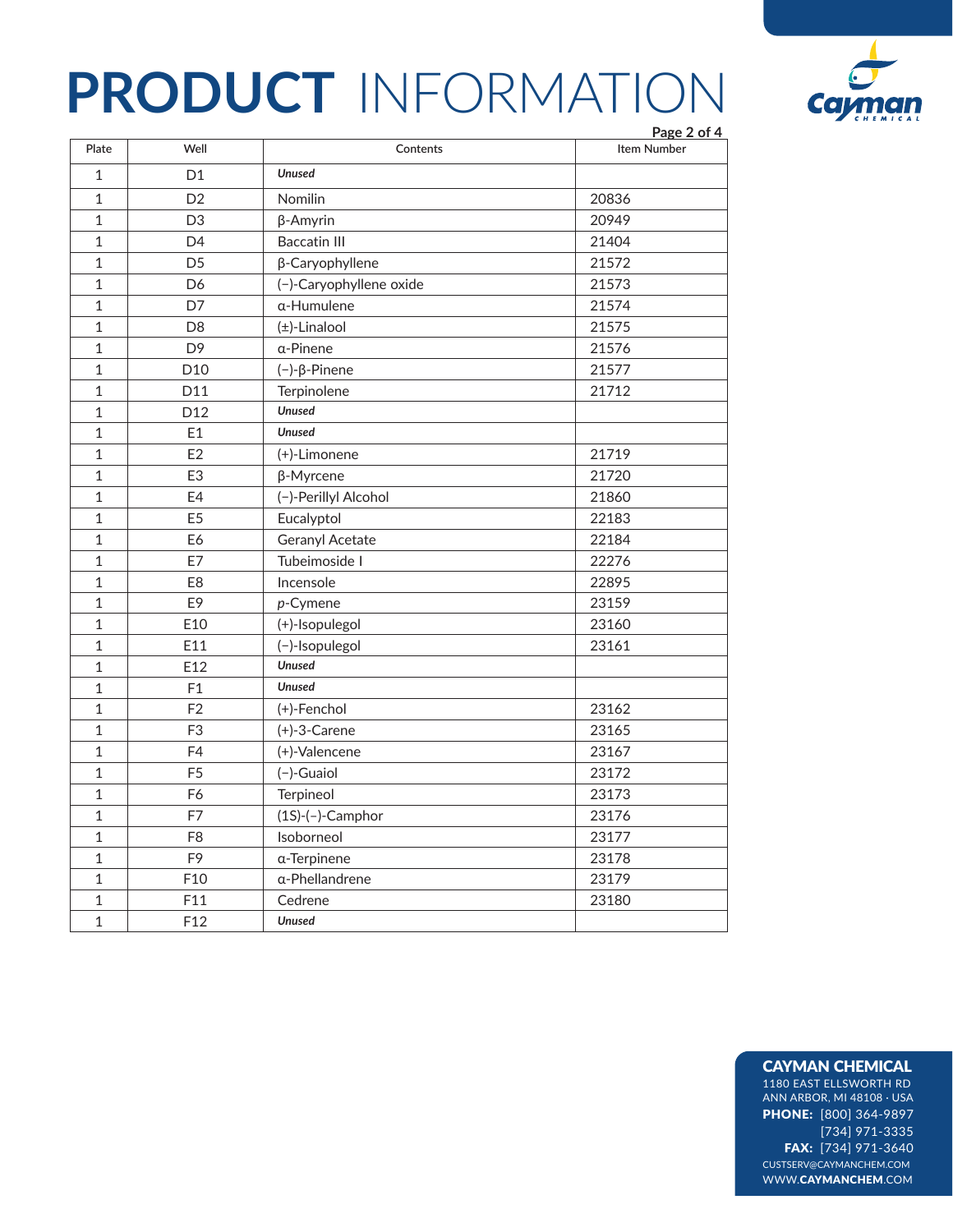

|                |                 |                            | Page 3 of 4        |
|----------------|-----------------|----------------------------|--------------------|
| Plate          | Well            | Contents                   | <b>Item Number</b> |
| $\mathbf 1$    | G1              | <b>Unused</b>              |                    |
| $\mathbf 1$    | G <sub>2</sub>  | Nerolidol                  | 23182              |
| $\mathbf 1$    | G <sub>3</sub>  | (+)-Menthol                | 23463              |
| $\mathbf 1$    | G4              | (+)-β-Citronellol          | 23464              |
| $\mathbf 1$    | G <sub>5</sub>  | (+)-Borneol                | 23467              |
| $\mathbf 1$    | G6              | (-)-Borneol                | 23468              |
| $\mathbf 1$    | G7              | $y$ -Terpinene             | 23722              |
| $\mathbf 1$    | G8              | Columbin                   | 24105              |
| $\mathbf 1$    | G9              | (±)-Camphene               | 24478              |
| $\mathbf{1}$   | G10             | (+)-Nootkatone             | 24910              |
| $\mathbf 1$    | G11             | Atractylenolide III        | 24911              |
| $\mathbf{1}$   | G12             | <b>Unused</b>              |                    |
| $\mathbf 1$    | H1              | <b>Unused</b>              |                    |
| $\mathbf{1}$   | H <sub>2</sub>  | Abietic Acid               | 24927              |
| $\mathbf 1$    | H <sub>3</sub>  | Ginkgolide A               | 24970              |
| $\mathbf{1}$   | H4              | Saikosaponin A             | 25026              |
| $\mathbf{1}$   | H <sub>5</sub>  | 15,16-Dihydrotanshinone I  | 25051              |
| $\mathbf{1}$   | H <sub>6</sub>  | Atractylenolide I          | 25061              |
| $\mathbf{1}$   | H7              | Deacetylasperulosidic Acid | 25100              |
| $\mathbf 1$    | H <sub>8</sub>  | Oridonin                   | 25665              |
| $\mathbf{1}$   | H <sub>9</sub>  | Benzoylaconine             | 25687              |
| $\mathbf 1$    | H <sub>10</sub> | Piperitenone               | 25752              |
| $\mathbf{1}$   | H11             | (±)-Menthol                | 25753              |
| $\mathbf{1}$   | H <sub>12</sub> | <b>Unused</b>              |                    |
| $\overline{2}$ | A1              | <b>Unused</b>              |                    |
| $\overline{2}$ | A2              | (+)-Cedrol                 | 25769              |
| $\overline{2}$ | A <sub>3</sub>  | <b>ß-Eudesmol</b>          | 25771              |
| $\overline{2}$ | A4              | (±)-Limonene               | 25773              |
| $\overline{2}$ | A5              | Nerol                      | 25774              |
| $\overline{2}$ | A6              | Sabinene                   | 25777              |
| $\overline{2}$ | A7              | Kirenol                    | 26212              |
| $\overline{2}$ | A <sub>8</sub>  | <b>Totarol</b>             | 26412              |
| $\overline{2}$ | A9              | Curcumenol                 | 26715              |
| $\overline{2}$ | A10             | Tanshinone I               | 26852              |
| $\overline{2}$ | A11             | Parthenolide               | 70080              |
| $\overline{2}$ | A12             | <b>Unused</b>              |                    |

### CAYMAN CHEMICAL